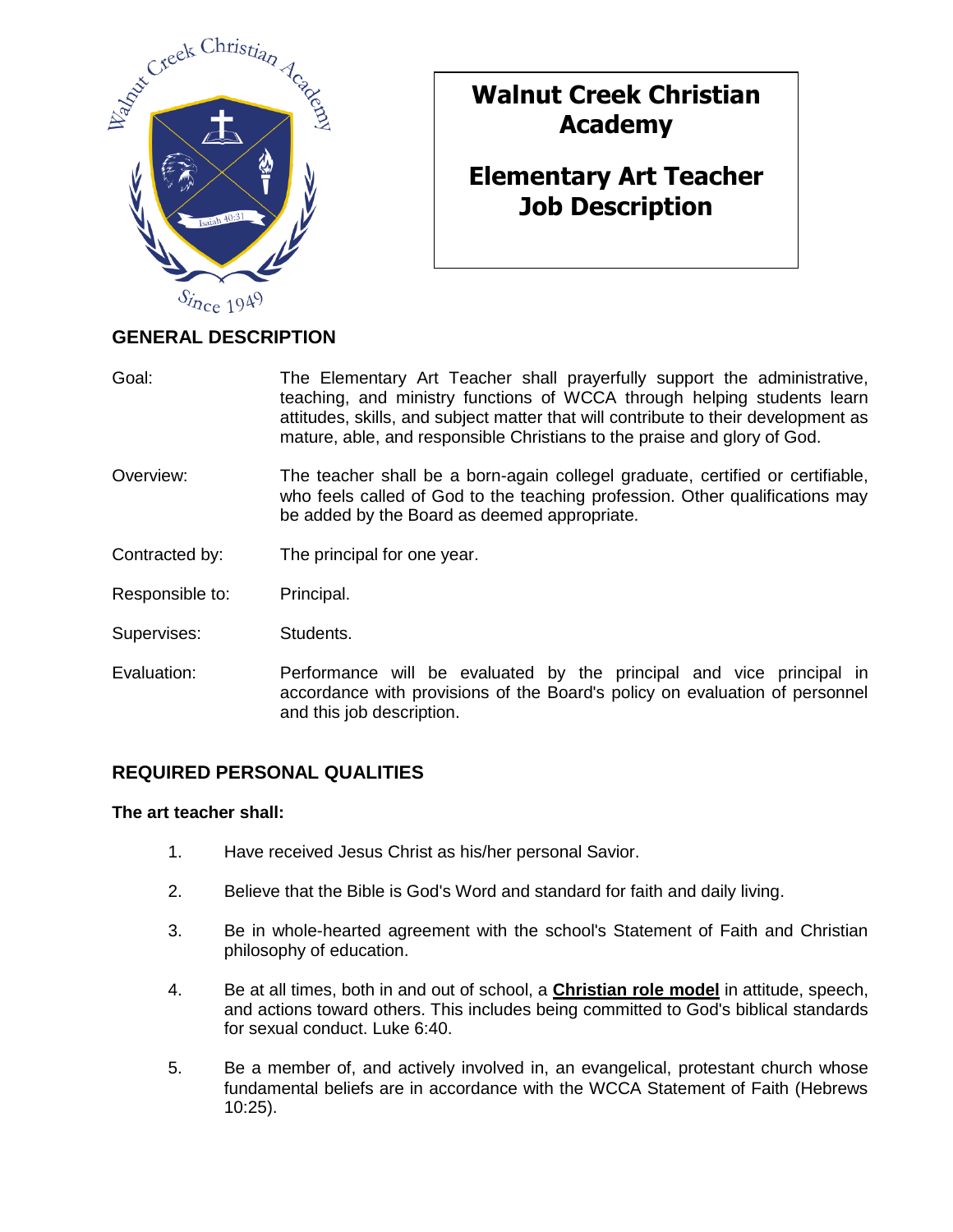- 6. Show by example the importance of Scripture study and memorization, prayer, witnessing, and unity in the Body of Christ.
- 7. Have the spiritual maturity, academic ability, and personal leadership qualities to "train up a child in the way he should go."

### **ADDITIONAL PERSONAL QUALITIES**

#### **The art teacher shall:**

- 1. Recognize the role of parents as primarily responsible before God for their children's education and be prepared to assist them in that task.
- 2. Demonstrate the character qualities of enthusiasm, courtesy, flexibility, integrity, gratitude, kindness, self-control, perseverance, and punctuality.
- 3. Meet everyday stress with emotional stability, objectivity, and optimism.
- 4. Maintain a personal appearance that is a Christian role model of cleanliness, modesty, good taste, and agreement with school policy.
- 5. Use acceptable English in written and oral communication. Speak with clear articulation.
- 6. Respectfully submit and be loyal to constituted authority.
- 7. Notify the administration of any policy he/she is unable to support.
- 8. Refuse to use or circulate confidential information inappropriately. Avoid off-the-cuff comments and inappropriate communication of administrative, staff, parent, or student information.
- 9. Make an effort to appreciate and understand the uniqueness of the community.

## **JOB DESCRIPTION - Essential Functions**

#### **The art teacher shall:**

- 1. Reflect the purpose of the school, which is to honor Christ in every class and in every activity.
- 2. Motivate students to accept God's gift of salvation and help them grow in their faith through his/her witness and Christian role modeling.
- 3. Lead students to a realization of their self-worth in Christ.
- 4. Cooperate with the Board and administration in implementing all policies, procedures, and directives governing the operation of the school.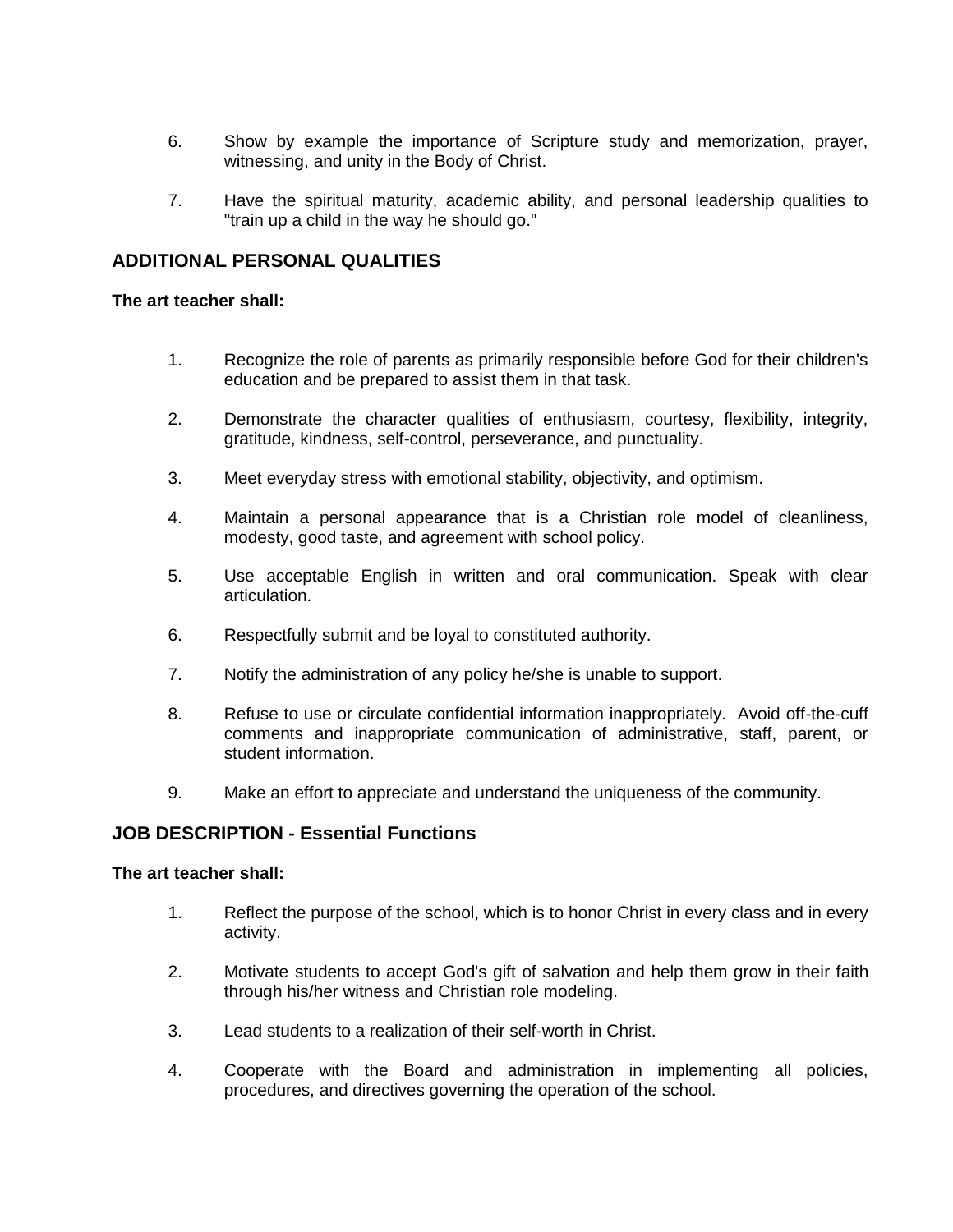- 5. Teach classes as assigned following prescribed scope and sequence as scheduled by the administrator.
- 6. Integrate biblical principles and the Christian philosophy of education throughout the curriculum and activities.
- 7. Keep proper discipline in the classroom and on the school premises for a good learning environment.
- 8. Maintain a clean, attractive, well-ordered classroom.
- 9. Utilize valid teaching techniques to achieve curriculum goals within the framework of the school's philosophy.
- 10. Employ a variety of instructional aids, methods, and materials that will provide for creative teaching to reach the whole child: spiritual, mental, physical, social, and emotional.
- 11. Follow the lesson plans as best as you are able to keep the class on track with the regularly planned learning program.
- 12. Follow school policy on maintaining attendance records.
- 13. Keep the classroom teacher adequately informed of your daily progress in the classroom.
- 14. Recognize the need for good public relations. Represent the school in a favorable and professional manner to the school's constituency and the general public. Demonstrate knowledge of the general school program.
- 15. Develop and maintain rapport with students, parents, and staff by treating others with friendliness, dignity, and consideration.
- 16. Follow the Matthew 18 principle in dealing with conflict with students, parents, staff, administration, and Board.
- 17. Seek the counsel of the administrator, colleagues, and parents while maintaining a teachable attitude.
- 18. Know the procedures for dealing with issues of an emergency nature.
- 19. Inform the administration in a timely manner if unable to fulfill any duty assigned.
- 20. Be a self-starter, working well with and without supervision.
- 21. Fulfill applicable specific duties professionally and in accordance with school policy and training:
	- Teach academic subjects and elective classes as assigned.
	- Provide proper student supervision during assigned non-academic times.
	- Keep classrooms neat and presentable.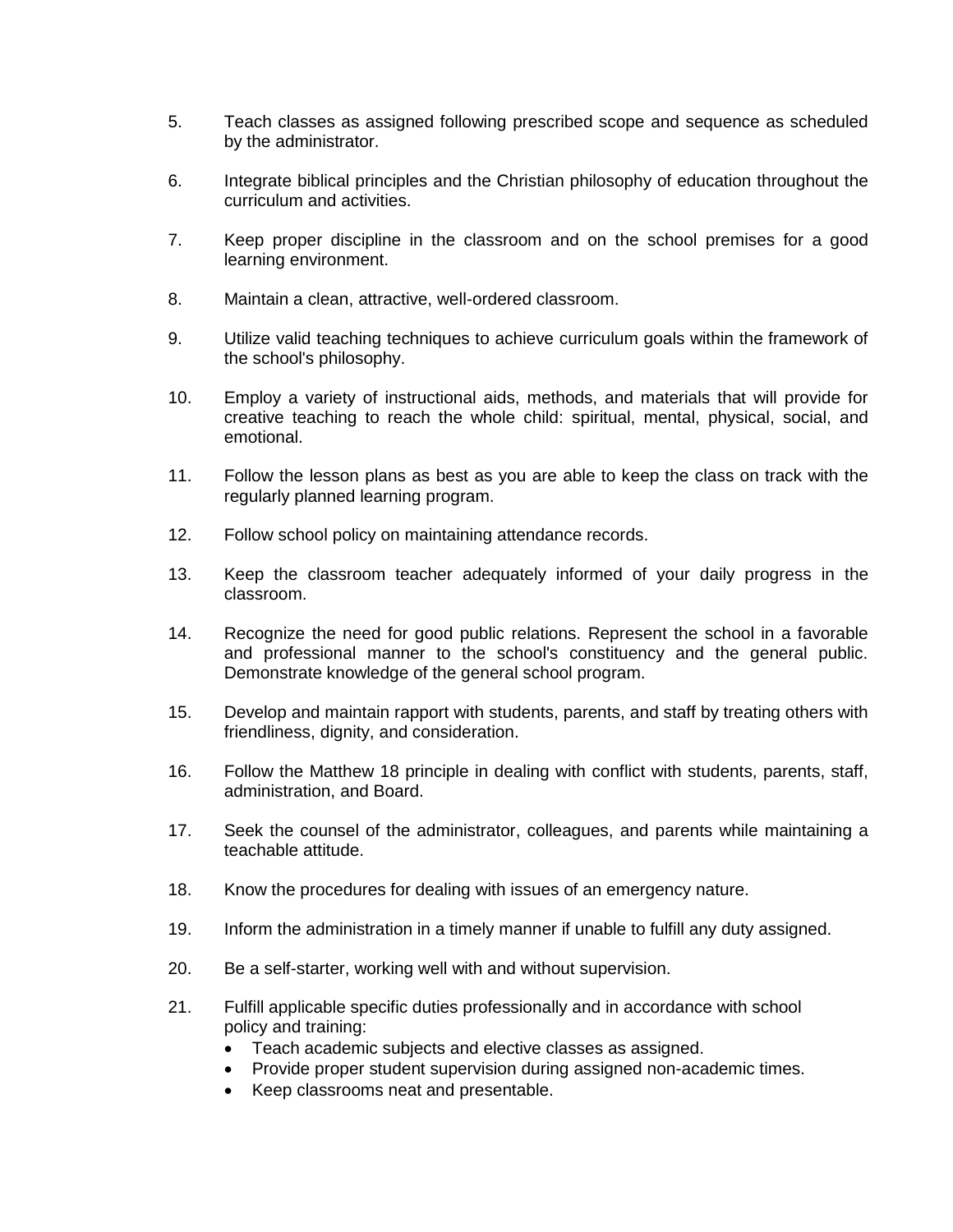## **JOB DESCRIPTION - Supplemental Functions**

#### **The art teacher shall:**

- 1. Provide input and constructive recommendations for administrative and managerial functions in the school.
- 2. Perform any other duties that may be assigned by the administration.

Date job description reviewed:

Staff Signature \_\_\_\_\_\_\_\_\_\_\_\_\_\_\_\_\_\_\_\_\_\_\_\_\_\_\_\_\_\_\_\_\_\_\_\_\_\_ Date \_\_\_\_\_\_\_\_\_\_\_\_\_\_\_

(Revised 3/17)